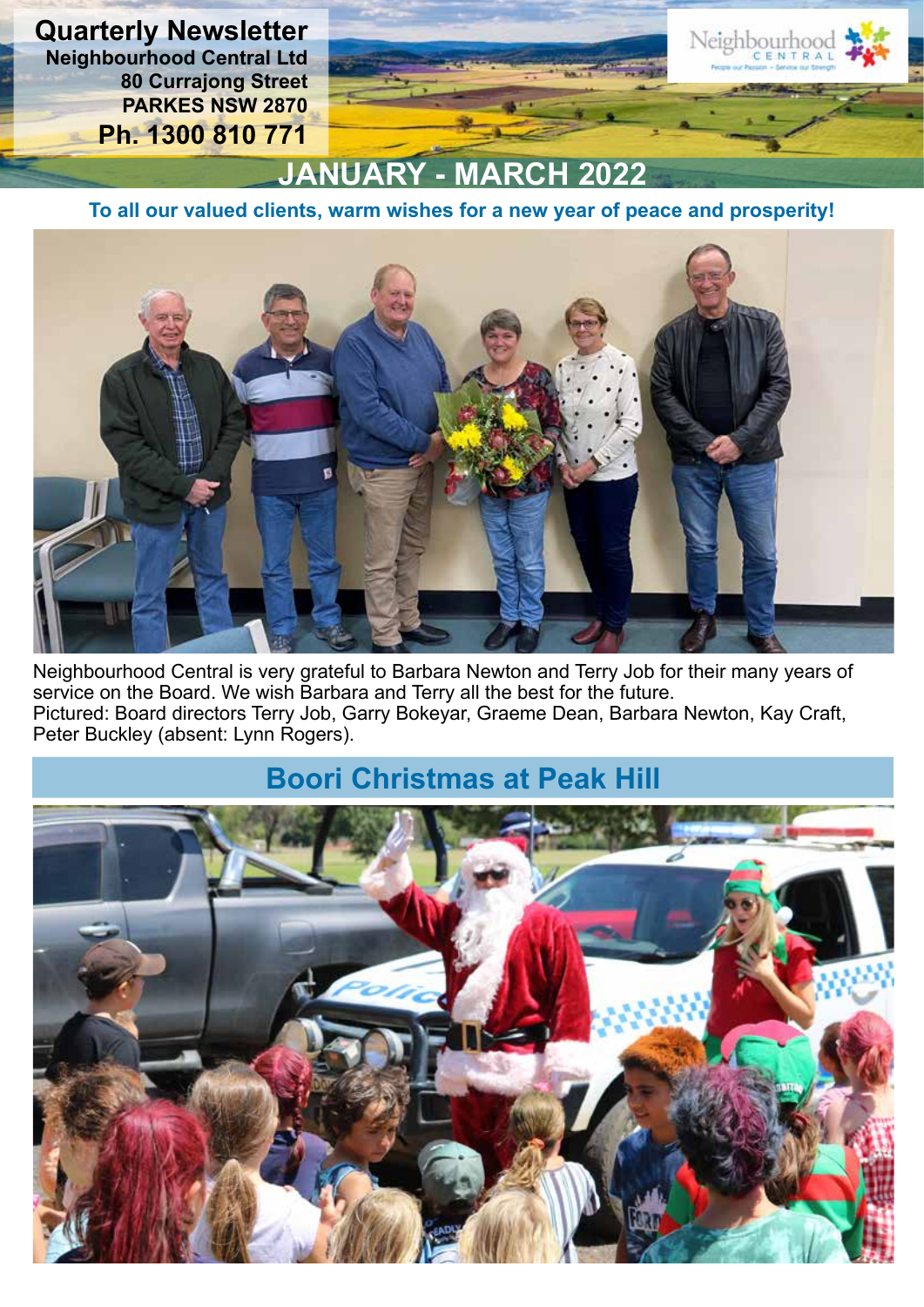



Photo credit Chris Watson @ Farmpix Photography

The annual Neighbourhood Central Boori Christmas event was held at Peak Hill's Lindner Oval in mid December. Gifts were distributed by Santa and his elves to the children, and there was food, drinks, prizes and more. Thanks to the many generous sponsors it was a great day and very much enjoyed by the children and families in attendance.

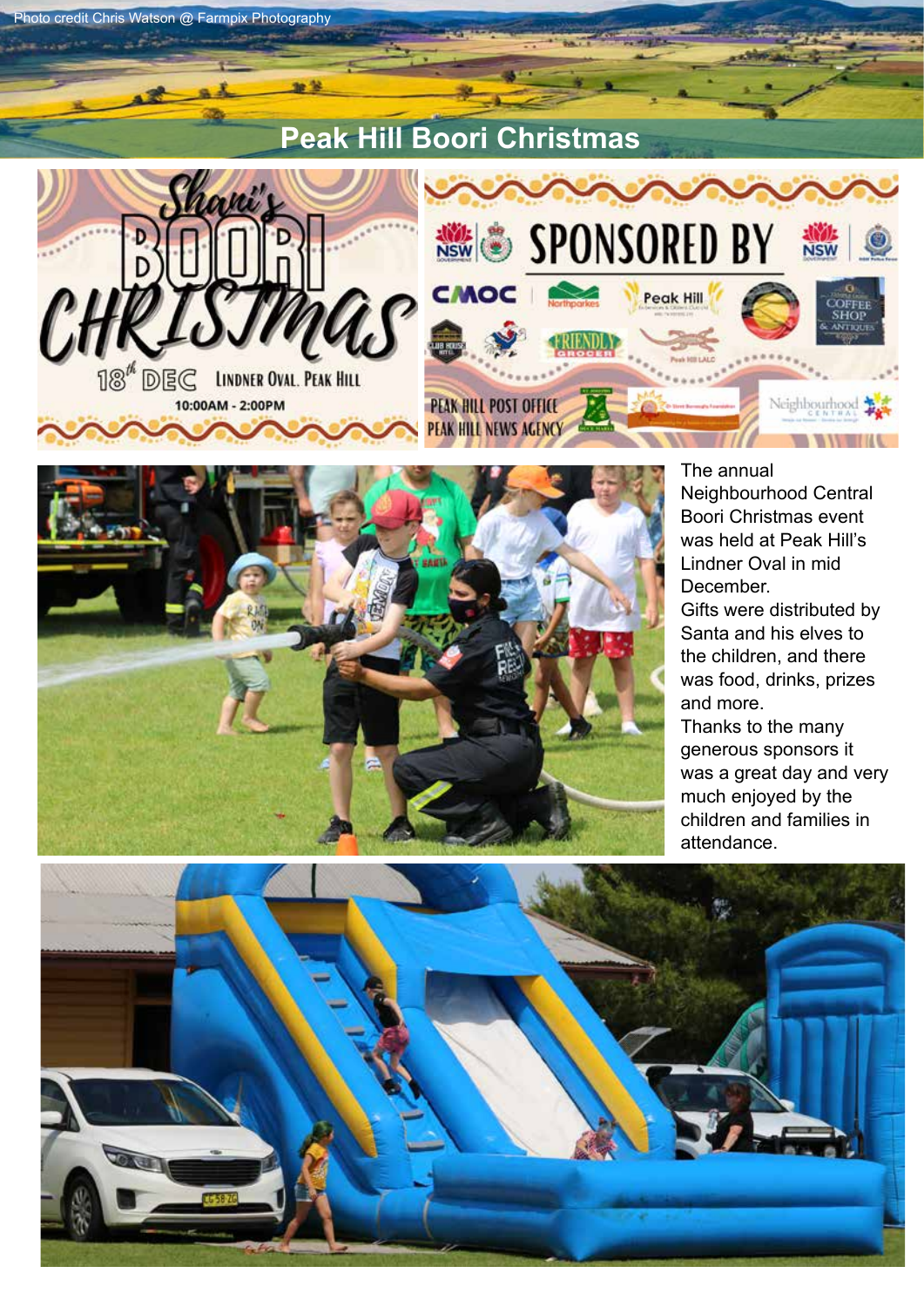### **Aboriginal Project Officer**

#### **Caring through troubled times**

The past few years have seen some extraordinary times, with drought, a mouse plague, and COVID lockdowns and restrictions.

The Rev. Bill Crews and the team at Exodus Foundation work to meet the needs of the disadvantaged. During the pandemic they have provided free meals to the homeless and the hungry.

This year, Peak Hill received 4,000 of their food hampers for distribution among Aboriginal Communities in the Central West of NSW.

Neighbourhood Central was grateful for the hampers received which were then distributed by the Aboriginal Project Officer, Amanda, to clients and to Aboriginal Families and Elders both in Parkes and Peak Hill. The hampers arrived just in time to spread some Christmas cheer.

Pictured above right is Aboriginal Project Officer, Amanda Corcoran, with Executive Officer, Dianne Scott.

Pictured below right are the contents of the hampers.





### **Driver Simulator**

The Rotary Club of Parkes was successful in securing a grant for \$20,000, which was added to funds held by the club in trust for Neighbourhood Central. The funds will be used to purchase a Driver Simulator with trailer. The simulator will be utilised in schools in the Parkes Shire and in Forbes for youth training and education with a focus on driving conditions such as "drinking under the influence" and "driving distractions".



*Above: A student at the wheel of the driver simulator. Photo credit Ken Engsmyr*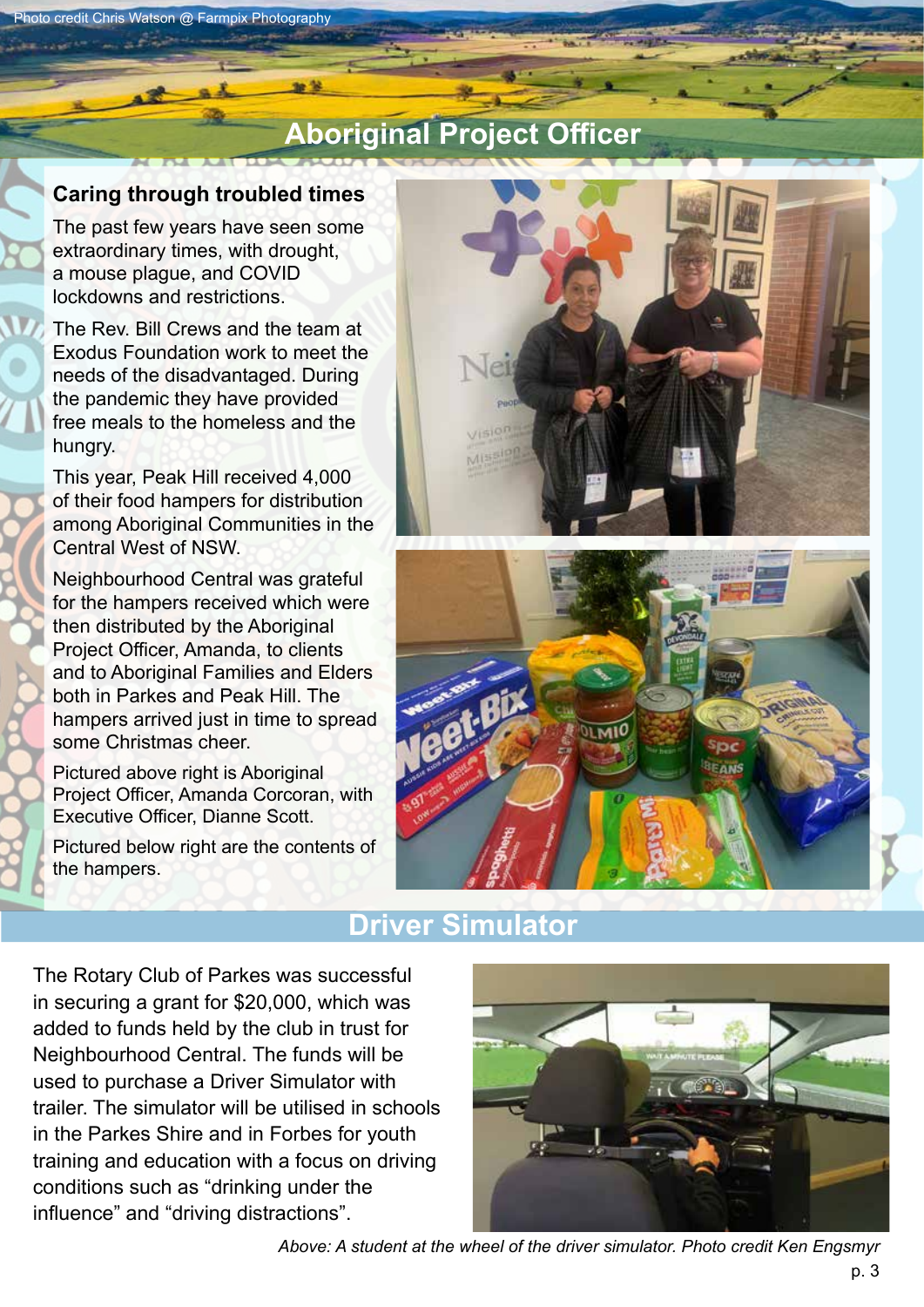### **White Ribbon Day 2021**



Photo credit Chris Watson @ Farmpix Photography

Last November's White Ribbon march, planned to take place along Clarinda Street with a subsequent stall in Cooke Park, was thwarted once again by COVID-19. The theme for 2021 was *How Men Can Make Change: Learn, Give, Take Action*. White Ribbon Australia is part of a global social movement working to eliminate gendered violence. The White Ribbon Australia movement works through a primary prevention approach in communities, schools and workplaces across the country.

Through our programs and campaigns, we engage with men to become active in the social change needed to stop men's violence against women and children. Most men share a belief that violence against women and children is never acceptable. Men speaking to other men about violence against women is a powerful catalyst for change.

Pictured holding the White Ribbon Day banner, in front of our Parkes office, are staff members: Paige Duncan; Tina Nash of Family Support; Executive Officer Di Scott; Samantha Leonard; Rowen Pearce; Zarna Gould; Ruth Barnes and Ashleigh Shields.



Pictured left is Neighbourhood Central's Ruth Barnes with Paul Hocking at the Forbes Bunnings Family Night. Neighbourhood Central was invited to attend a family market night last December. The family markets were created to promote family time and to give local groups the opportunity to engage with the population and to provide service information. About 100 people attended the Family Night, enjoying entertainment, craft activities and games.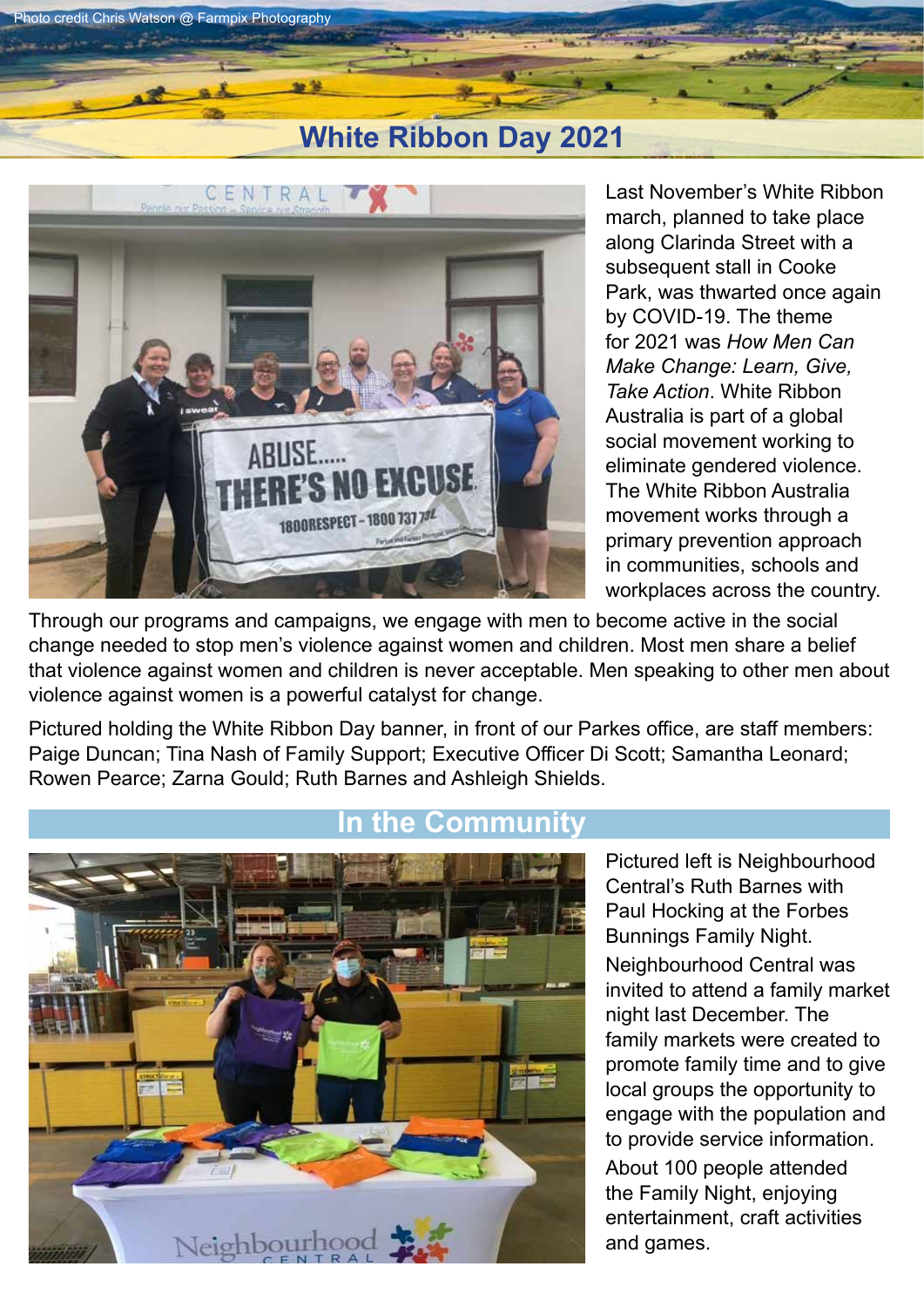Chris Watson @ Farmpix Photography

### **Community Transport**

Like all services at Neighbourhood Central, Community Transport is committed to keeping the transport team and all passengers safe when travelling to appointments in regional centres.

As COVID-19 cases continue to rise, it's important for our staff, volunteers and passengers to be vigilant in maintaining safe travel practices. Our service policy is that all staff, volunteers and clients travelling in fleet vehicles be vaccinated against COVID-19 or hold a valid medical exemption. We endeavor to provide distance between passengers as much as possible in the vehicles, and masks must be worn correctly by drivers and passengers whilst travelling in the vehicle.

Everyone must sanitise on each occasion of transferring into the vehicle and observe our service hygiene protocols at all times. Our vehicles are sanitised regularly using Viroclean, a hospital grade disinfectant.

We request that if you are booked to travel with our service and have symptoms of infection, no matter how mild, please call us to reschedule. If you are deemed a 'close contact'\* you must not travel with our service. (\*Please call the Parkes office for information regarding 'close contacts').

We request that you only ask to go to essential places whilst on your trip to minimise contact as much as possible and only take a carer if absolutely necessary.

We thank you for your understanding and commitment to keeping everyone safe.

#### **Staff News**

Welcome to Michelle Hunt! Michelle (right), replaces Kelly in Community Transport at the Forbes office.

Michelle moved from Dubbo to Forbes with her husband in December 2018 to work in Generocity Church in Forbes.

Michelle worked for Western NSW Local Health District for many years, finishing employment with them as a nurse manager and as a manager in Child Protection and Domestic and Family Violence in 2021. Michelle says she loves working, supporting, and helping people wherever she is. Neighbourhood Central's Forbes office will be manned by Michelle on Mondays, Wednesdays, Thursdays and Fridays from 9am to 3pm, for all Community Transport enquiries.

All calls to the Forbes office beyond those hours are redirected to the Parkes office.



Staff at Neighbourhood Central's Parkes office organised a morning tea and surprise raffle to raise money for Anglicare's Christmas food and toy hampers. Pictured right are Kerri Fenwick, manager of Georgie's Pantry and coordinator of the hamper drive, with Beverley Drabsch from Neighbourhood Central. Anglicare distributed 100 food hampers for Christmas, and as many toy hampers for families with kiddies.

### **Georgie's Pantry**

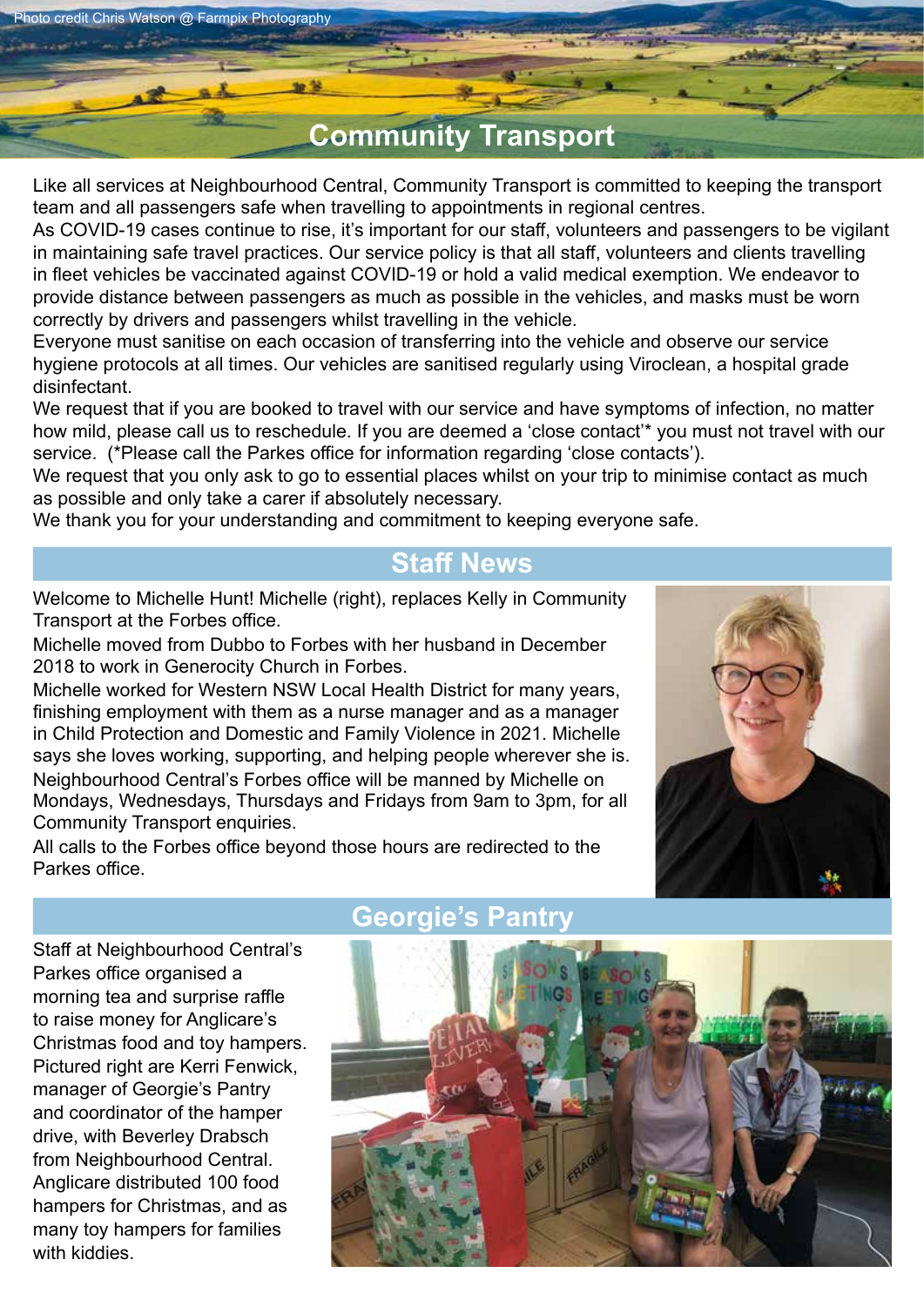### **Older Persons COVID-19 Support Line**

The Older Persons COVID-19 Support Line recently launched to assist older Australians to access information and support over the phone.

hoto credit Chris Watson @ Farmpix Photography

A joint initiative between COTA, PICAC Alliance, Dementia Australia, Natural Seniors Australia and OPAN, with additional funding provided by the Australian Government, this service will help older Australians who are often less connected to the Internet and in need of ways to access information.



Older Australians, their families, friends, and carers can call 1800 171 866 (free call) if they: **The Older Persons COVID-19 Support Line provides information and support.**

- Would like to talk with someone about COVID-19 restrictions and its impact on them.
- Are feeling lonely, or are worried about a loved one.
- Are caring for someone and need either some help or someone to talk to. **on them** ome help or someone to talk to.
- Need help or advice about changing the aged care services they receive. **• are caring for someone and need some with Dementia • would like to arrange a one-off or regular**
- Need help to access new care services or essential supplies (such as shopping). **• need help or advice about changing the**  an ahan
- **•** Are living with Dementia, or are concerned about a friend or family member living with Dementia.
- Would like to arrange a one-off or regular well-being check. **1800 171 866**

The Older Persons COVID-19 Support Line is open Monday to Friday 8:30 am – 6:00 pm. **Older Persons COVID-19 Support Line 1300 268 228**

### **The Older Social Activities**



Both the Parkes and Forbes Craft ladies managed to get together after the lockdown for a few enjoyable mornings before the restrictions were reintroduced. The ladies enjoy card making, knitting, crochet or other crafts. The knit-as-you-go mitered square blanket is a favourite activity of the moment.

Pictured above left, from Parkes are: Aileen Townsend, Margaret Stone, Margaret Nurse, Carol Southwell and Jann Corcoran.

Above right, from Forbes, are: Lynne Hamston, Joan Day, Diane Nagle, Monika Smith, Judith Dickson, Nina Happatz and Anne Crone.

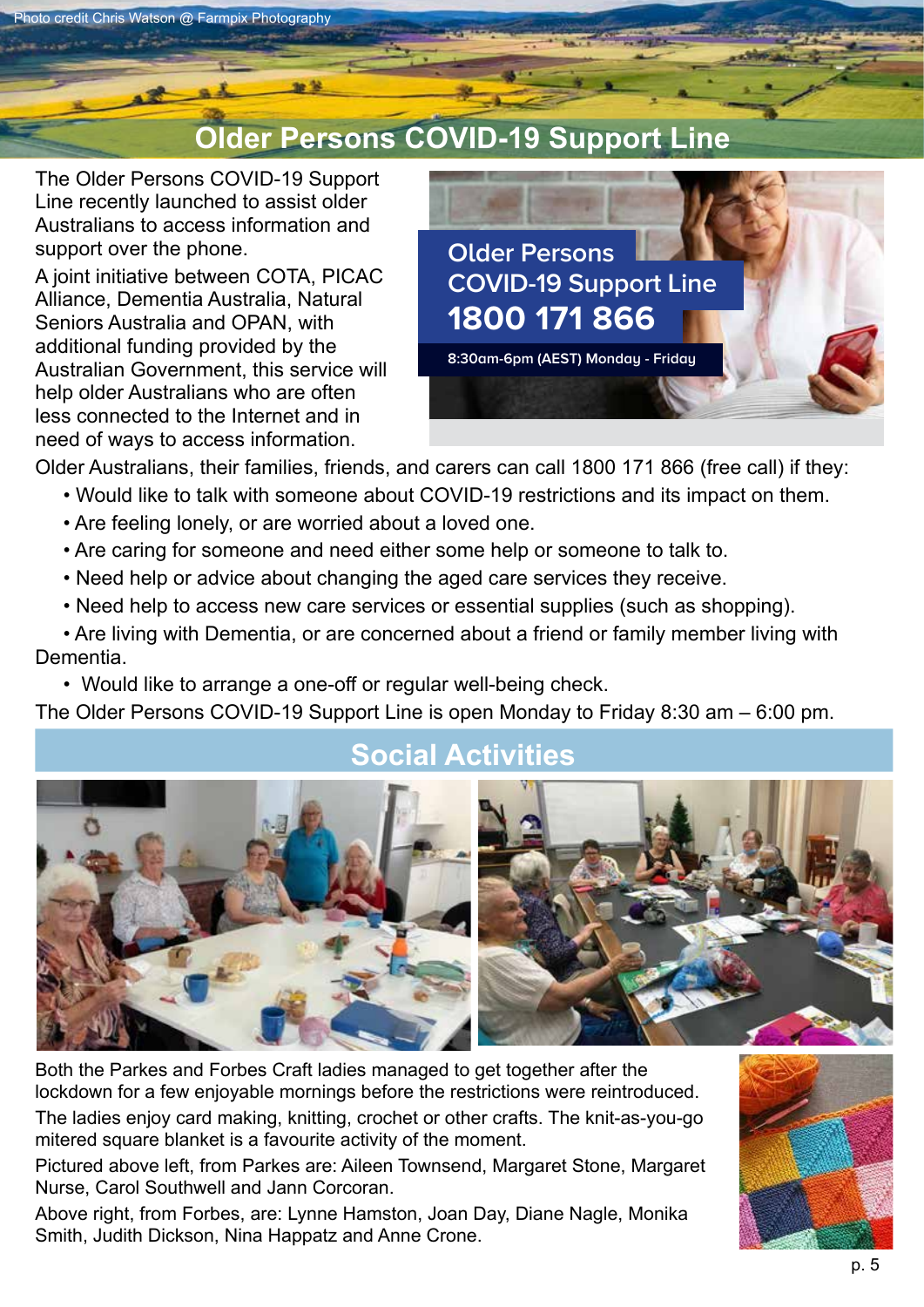## **Social Activities / Healthy Lifestyle & Wellness - 2022**

Neighbourhood Central plans to hold various social activities and exercise classes in Parkes and Forbes as part of our Social Support Group and Healthy Lifestyle & Wellness Program for the upcoming year.

COVID-safe measures allowing, we propose the following programmes:

#### **PARKES**

**MORNING TEA:** second Wednesday of the month 10am–12pm. Scoble Room at Neighbourhood Central.

**CRAFT GROUP** weekly on Wednesdays 10am–12pm. Diamond Room at Neighbourhood Central.

**CRAFT WORKSHOP** (NEW - to be delivered by Bunnings). First Friday of the month.

#### **HEALTHY LIFESTYLE AND WELLNESS**

Stepping On - Yoga - Line Dancing Commencement planned for February.

*Eligible clients will be required to pay a contribution fee as determined by Neighbourhood Central for each term*.

#### **FORBES**

**MORNING TEA** third Tuesday of the month. 10am–12pm. CWA Hall, 130 Lachlan Street, Forbes.

**CRAFT GROUP** each Wednesday, 9.30am–12pm. HACC Centre, 7 Harold Street, Forbes

#### **HEALTHY LIFESTYLE AND WELLNESS**

Stepping On - Yoga Commencement planned for February.

*Eligible clients will pay a contribution fee as determined by Neighbourhood Central for each term*.

All participants must be assessed (if they are not already) and a "Social Support Group" referral received from My Aged Care. My Aged Care can be contacted on freecall 1800 200 422.

#### **Numbers are limited and bookings are essential!**

For all enquiries and availability contact: Louise Tosetti Neighbourhood Central Parkes office (02) 6862 3757











All group activities are subject to COVID safe measures as updated by the NSW Government. Venues and activities are subject to change.